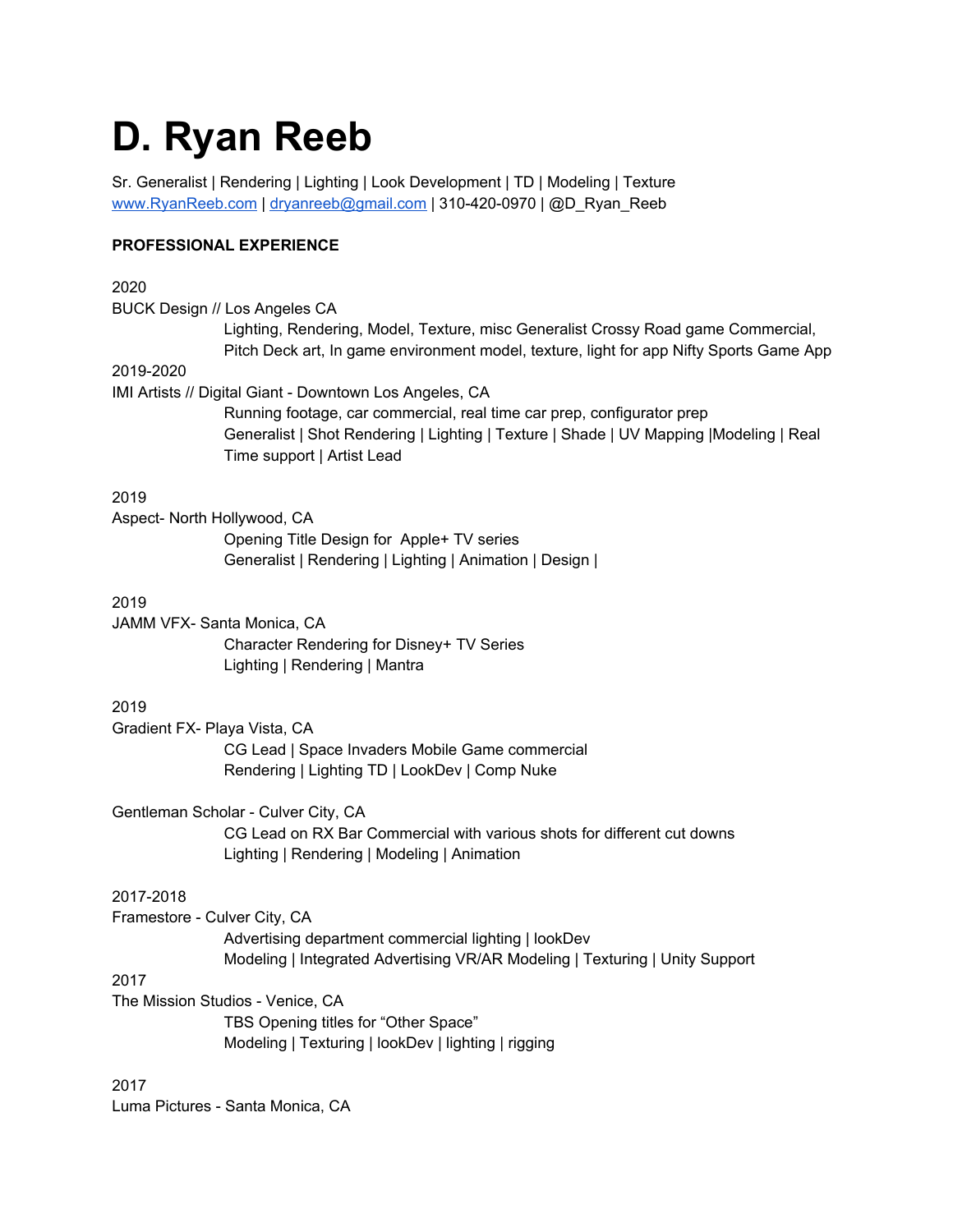|                                          |                           | Spiderman, Thor, Black Panther                                                    |
|------------------------------------------|---------------------------|-----------------------------------------------------------------------------------|
|                                          | 2015-2017                 | Generalist   modeling   texturing   lookDev                                       |
| Zoic Studios - Culver City, CA           |                           |                                                                                   |
|                                          |                           | Orville, Arrow, Blindspot, Lucifer Episodic Television                            |
|                                          |                           | Generalist   texture   lighting   look development                                |
|                                          | 2015                      |                                                                                   |
|                                          |                           | The Mission Studios - Venice, CA                                                  |
|                                          |                           | Nike "Huracha"   lighting   Look development                                      |
|                                          |                           | Nike "Snow Day" lighting   modeling   generalist                                  |
|                                          |                           | Chevy "Running footage"   lighting   look development   generalist                |
|                                          | 2014-2015                 |                                                                                   |
| Zoic Studios - Culver City, CA           |                           |                                                                                   |
|                                          |                           | Arrow, Frankenstein, Episodic Television                                          |
|                                          |                           |                                                                                   |
|                                          | 2013-2014                 |                                                                                   |
| Bad Robot Productions - Santa Monica, CA |                           |                                                                                   |
|                                          |                           | Star Trek theme park ride   Look development lead   texture   modeling   lighting |
|                                          | 2013                      |                                                                                   |
|                                          |                           | Method Studios Santa Monica, CA                                                   |
|                                          |                           | Beats By Dre, Hercules   generalist                                               |
|                                          | 2013                      |                                                                                   |
|                                          |                           | Graphic Film Company Studio City, CA                                              |
|                                          |                           | Night Of the Living Dead 3D Origins   texture lead   look development   lighting  |
|                                          | 2012-2013                 |                                                                                   |
|                                          | The Mill Culver City, Ca  |                                                                                   |
|                                          |                           | Samsung Eco Bubble   lighting   modeling   generalist                             |
|                                          |                           | Chevy Sonic   lighting   modeling   hdri                                          |
|                                          |                           | Dr. Pepper   lighting                                                             |
|                                          | 2012                      | Old Spice   modeling   texturing   lighting                                       |
| Digital Domain Venice, CA                |                           |                                                                                   |
|                                          |                           |                                                                                   |
|                                          | 2011                      | Enders Game   texture                                                             |
|                                          |                           | Method Studios Santa Monica, CA                                                   |
|                                          |                           | Let Me In   modeling   texturing   tracking                                       |
|                                          | 2010-2011                 |                                                                                   |
|                                          | Digital Domain Venice, CA |                                                                                   |
|                                          |                           | Thor $ $ texture                                                                  |
|                                          |                           | Reel Steel   texture                                                              |
|                                          | 2009-2010                 |                                                                                   |
|                                          |                           | Asylum VFX Santa Monica, CA                                                       |
|                                          |                           | Sorcerer's Apprentice   texture   tracking                                        |
|                                          |                           | Terminator Salvation   texture   tracking                                         |
|                                          | 2008-2009                 |                                                                                   |
|                                          | Gradient FX Venice, CA    |                                                                                   |
|                                          |                           | The Box   texture   modeling   generalist                                         |
|                                          | 2007-2008                 |                                                                                   |
|                                          |                           |                                                                                   |